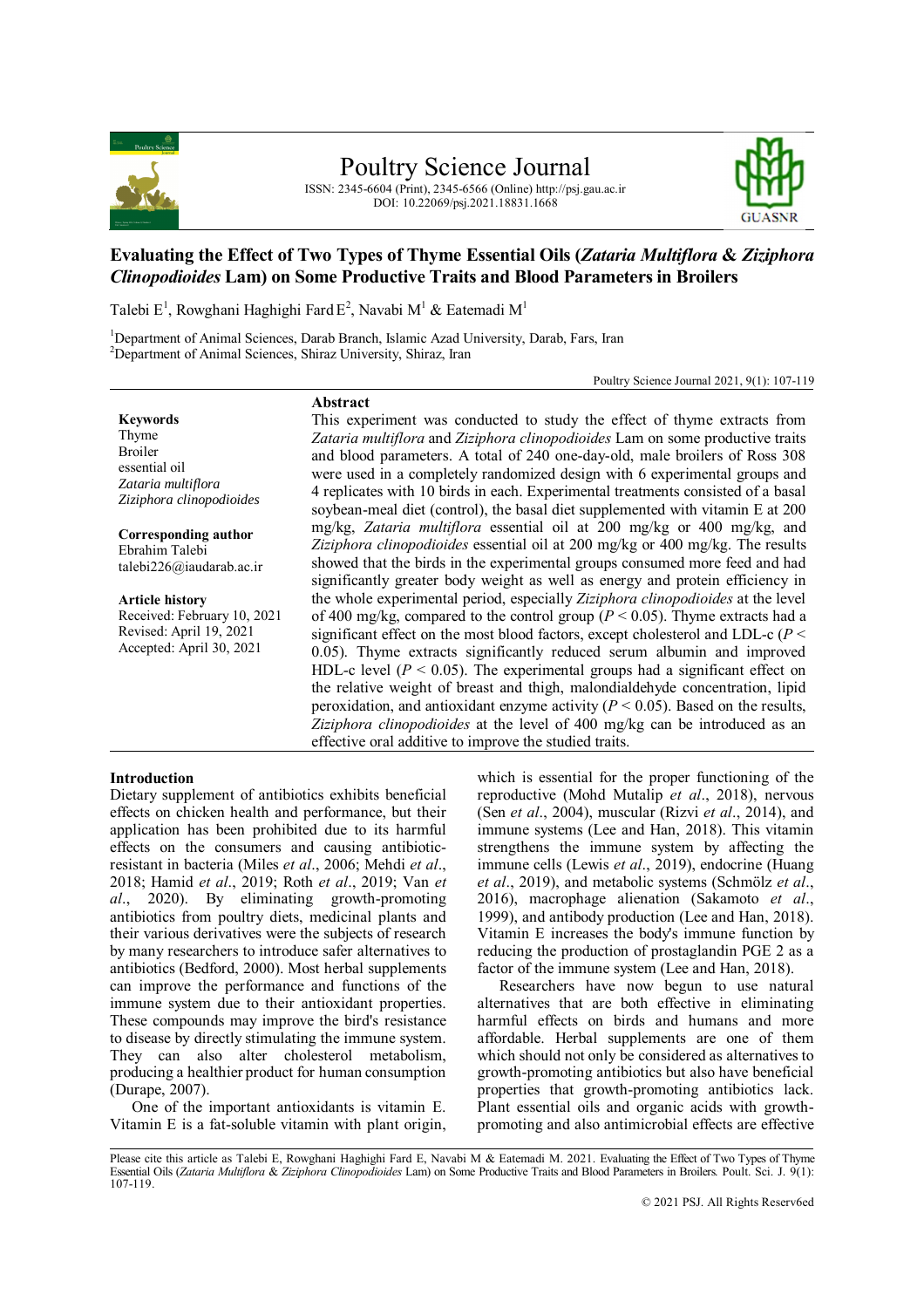alternatives to the antibiotics ((Isabel and Santos, 2009; Yang *et al*., 2018 and 2019; Xu *et al*., 2018; Giannenas *et al*., 2019; Oso *et al*., 2019; Dev *et al*., 2020; Galli *et al*., 2020). For instance, Thyme essential oil is an additive with beneficial effects on weight gain and body mass index (Abdel-Wareth *et al*., 2012; Dehghani *et al*., 2018; Kheiri *et al*., 2018; El-Ashram and Abdelhafez, 2020). Although thyme oil extract has been proven as a booster of the immune system (Ragaa *et al*., 2016), there is no information about its effectiveness on the growth performance of broiler chickens.

Medicinal plants contain two classes of active ingredients. The first class is carbohydrates that are produced in all green plants by photosynthesis and used for primary metabolism. The second class consists of essential oils, resins, and various alkaloids that are produced by plant nitrogen uptake and involved in secondary metabolism (Wang *et al*., 2017; Hao and Xiao, 2020). The latter group is often helping plants survive and their therapeutic effects are well documented in human health (Paultre *et al*., 2021). Generally, these compounds are not found in pure form but are combined with other components that complement their effects (Dhifi *et al*., 2016).

Thyme contains 6.2 to 8 percent of essential oils, most of which are phenols, monoterpene hydrocarbons, and alcohols (Bozkurt *et al*., 2016). Thymol is a major phenolic compound but the most important effect of thyme is due to the presence of its main active ingredient which is called carvacrol (Felici *et al*., 2020). Carvacrol has antioxidant effects and is useful in controlling poultry diseases (Felici *et al*., 2020). Due to the need to pay attention to the role of medicinal plants in promoting the immune system and performance of poultry, this experiment was performed to evaluate the effect of essential oils of *Zataria multiflora* and *Ziziphora clinopodioides* on yield, carcass characteristics, some blood parameters, and antioxidant indices of broilers.

#### **Materials and Methods**

#### **Birds and Experimental Design**

In this study, 240 one-day-old male broilers of Ross 308 were randomly divided into 6 groups with 4 replicates and 10 chicks per replication in a completely randomized design (CRD). During the experiment, the light regime was 23 hours and one hour of darkness.

**Table 1.** The constituents of the essential oils (%) of *Zataria multiflora* and *Ziziphora clinopodioides*

| Compound                | Zataria multiflora | Compound                     | Ziziphora clinopodioides |
|-------------------------|--------------------|------------------------------|--------------------------|
| $\alpha$ -Thujene       | 0.32               | $\overline{\alpha}$ -Thujene | 0.13                     |
| $\alpha$ -Pinene        | 2.24               | $\alpha$ -Pinene             | 1.20                     |
| Camphene                | 0.12               | Camphene                     | 0.80                     |
| Sabinene                | 0.34               | Sabinene                     | 2.21                     |
| $\beta$ -Pinene         | 0.05               | <b>B-Pinene</b>              | 0.06                     |
| 1-Octen-3-ol            | 0.64               | Myrcene                      | 0.32                     |
| Myrcene                 | 1.03               | p-Cymene                     | 0.06                     |
| 3-Octanone              | 0.13               | $\alpha$ -Terpipene          | 0.05                     |
| $\alpha$ -Phellandrene  | 0.15               | 1,8-Cineole                  | 7.89                     |
| $\alpha$ -Terpipene     | 0.83               | $\gamma$ -Terpinene          | 0.22                     |
| p -Cymene               | 7.15               | Cis-Sabinene hydrate         | 0.46                     |
| 1,8-Cineole             | 0.23               | Terpinolene                  | 0.29                     |
| $\gamma$ -Terpinene     | 3.63               | Linalool                     | 0.64                     |
| Cis-Sabinene hydrate    | 0.12               | Camphore                     | 0.05                     |
| Terpinolene             | 0.13               | P-menth-3-en-8-ol            | 10.42                    |
| Linalool                | 0.89               | Menthone                     | 19.47                    |
| Terpinene-4-ol          | 0.22               | Menthofuran                  | 1.22                     |
| $\alpha$ -Terpine       | 0.32               | Neomenthol                   | 1.13                     |
| Trans-dihydrocarvon     | 0.99               | Menthol                      | 7.24                     |
| Thymyl methyl ether     | 2.18               | Isomenthol                   | 0.77                     |
| Carvacrol methyl ether  | 0.26               | Pulegone                     | 23.06                    |
| Thymol                  | 32.92              | Piperitone                   | 6.25                     |
| Carvacrol               | 39.94              | Piperitenene                 | 2.90                     |
| Thymyl acetate          | 0.39               | Neomenthyl acetate           | 4.24                     |
| Carvacryl acetate       | 0.58               | Bornylacetate                | 0.82                     |
| $\beta$ - Caryophyllene | 2.37               | $\beta$ -Bourbonene          | 3.75                     |
| Aromadendrene           | 0.34               | $\beta$ - Caryophyllene      | 0.23                     |
| $\alpha$ -Humulene      | 0.10               | Germcren-D                   | 0.39                     |
| Bicyclogermacrene       | 0.05               | $\alpha$ -Humulene           | 0.21                     |
| Germcren-D              | 0.24               | Bicyclogermacrene            | 0.11                     |
| Spathulenol             | 0.23               | $(E)$ - $\alpha$ -Bisabolen  | 0.06                     |
| Caryophyllene oxide     | 0.39               | Spathulenol                  | 0.40                     |
|                         |                    | Caryophyllene oxide          | 2.48                     |
| Total (%)               | 99.54              | Total (%)                    | 99.53                    |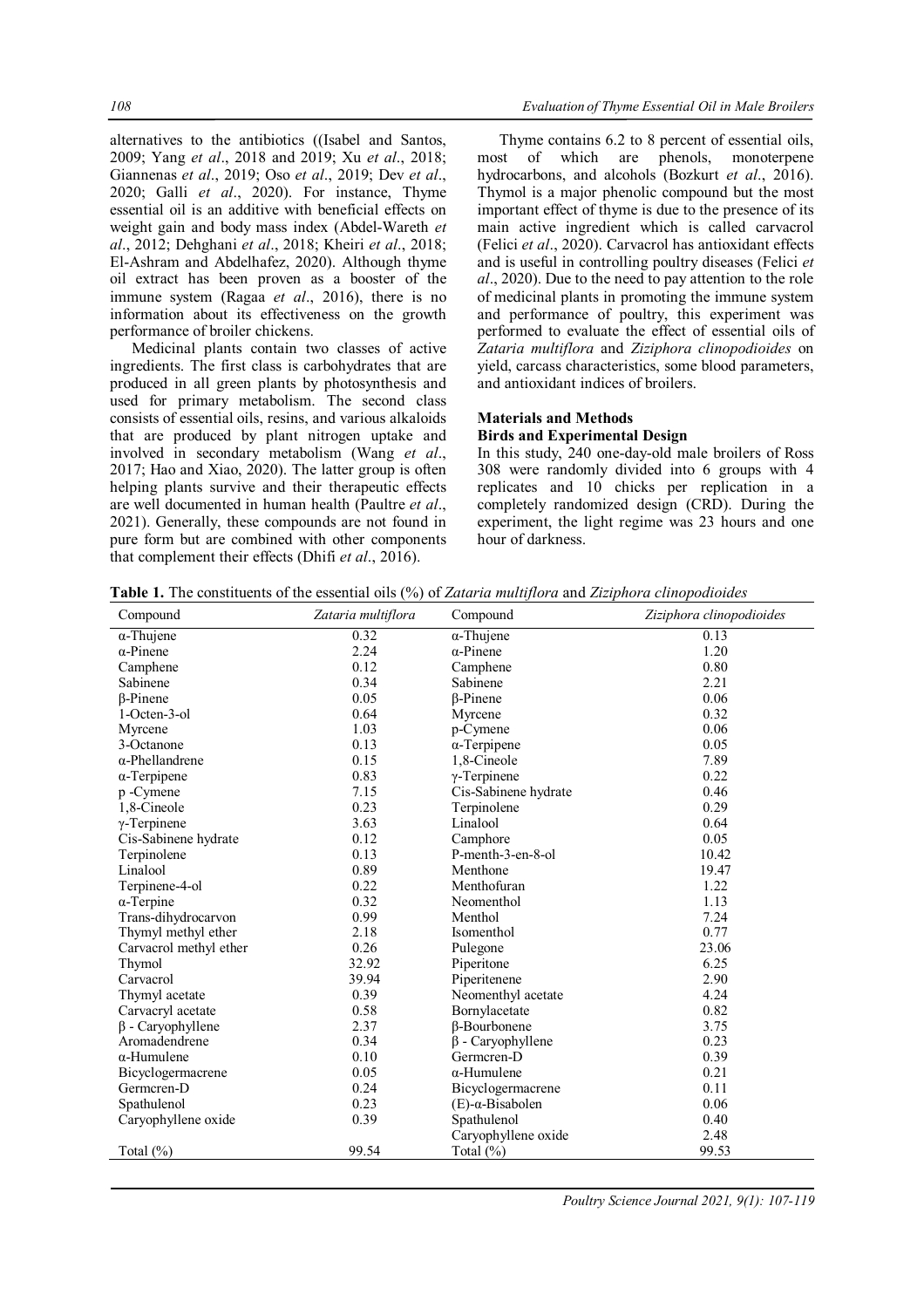#### **Extraction and measurement of essential oils**

The two types of thyme, *Zataria multiflora*, and *Ziziphora clinopodioides Lam* were purchased from the local market and identified through Shiraz University experts. Then collected aerial parts were dried under laboratory conditions (25°C for 15 days). After drying, the plants were carefully ground and essential oil was extracted via g Hydro-distillation Clevenger. The essential oils were collected for 3 hours from the time of boiling and the resulting essential oils were wrapped in a sealed container. The gas chromatography device was used to separate the compounds using the FID detector. After preparation, the essential oils of the plants were injected into the GC/MS device to determine the type of their constituent compounds (Table 1).

## **Experimental diets**

A corn-soybean meal based diet was formulated according to Ross 308 requirements for starter, grower, and finisher periods by UFFDA software (Table 2). The experimental diets were prepared by supplementing appropriate amounts of vitamin E or essential oils to the basal diets; including: 1- Basal diet (BD), 2- Basal diet + Vitamin E (200 mg/kg; VitE200), 3- Basal diet + *Zataria multiflora* (200 mg/kg; ZM200), 4- Basal diet + *Zataria multiflora* (400 mg/kg; ZM400), 5- Basal diet + *Ziziphora clinopodioides* (200 mg/kg; ZC200), 6- Basal diet + *Ziziphora clinopodioides* (400 mg/kg; ZC400). The feed was monitored several times during the day and provided to the chickens properly with appropriate drinking water (*ad-libitum*).

|                                     | $1-10$ days | $11-24$ days | 25-42 days |
|-------------------------------------|-------------|--------------|------------|
| Item $(\% )$                        | (Starter)   | (Grower)     | (Finisher) |
| Ingredients                         |             |              |            |
| Corn                                | 49.67       | 53.08        | 58.37      |
| Soybean meal (440 g CP/kg)          | 41.66       | 37.87        | 32.39      |
| Soybean oil                         | 4.40        | 5.28         | 5.82       |
| DI-methionine                       | 0.39        | 0.33         | 0.30       |
| L-lysine-HCl                        | 0.21        | 0.14         | 0.14       |
| L-threonine                         | 0.09        | 0.05         | 0.03       |
| Dicalcium phosphate                 | 2.20        | 1.95         | 1.71       |
| Calcium carbonate                   | 1.04        | 0.96         | 0.90       |
| Common salt                         | 0.29        | 0.29         | 0.29       |
| Vitamin-mineral premix <sup>a</sup> | 0.05        | 0.05         | 0.05       |
| Calculated composition              |             |              |            |
| Metabolizable energy (kcal/kg)      | 3000        | 3100         | 3200       |
| Crude protein                       | 23.00       | 21.50        | 19.50      |
| Methionine +Cystine                 | 1.08        | 1.00         | 0.90       |
| Lysine                              | 1.44        | 1.30         | 1.15       |
| Threonine                           | 0.97        | 0.88         | 0.79       |
| Calcium                             | 0.96        | 0.87         | 0.79       |
| Available phosphorus                | 0.48        | 0.44         | 0.39       |
| Analyzed composition <sup>b</sup>   |             |              |            |
| Gross energy (kcal/kg)              | 4040        | 4090         | 4120       |
| Dry matter                          | 91.59       | 91.50        | 91.30      |
| Crude protein                       | 22.57       | 21.02        | 18.98      |
| Ether extract                       | 6.86        | 7.80         | 8.44       |
| Neutral detergent fiber             | 10.68       | 10.55        | 10.40      |
| Acid detergent fiber                | 4.53        | 4.32         | 4.03       |
| Ash                                 | 6.94        | 6.44         | 5.86       |
| Calcium                             | 1.09        | 1.00         | 0.89       |
| Total phosphorus                    | 0.76        | 0.70         | 0.64       |

<sup>a</sup>The vitamin-mineral premix provided the following quantities per kg of diet: vitamin A,  $10,000$  IU (all-trans-retinal); cholecalciferol, 2,000 IU; vitamin K3, 3.0 mg, thiamin, 1.1 mg; riboflavin, 18.0 mg; niacin, 50 mg; D-calcium pantothenic acid, 24 mg; vitamin B6, 2.94 mg; biotin, 0.5 mg; choline chloride, 450 mg; vitamin B12, 0.02 mg; folic acid, 3.0 mg; manganese (as MnSO4•H2O), 110 mg; iron (as FeSO4•7H2O), 60 mg; zinc (as ZnO), 90 mg; copper (as CuSO4), 10 mg; iodine (as Ca(IO3)2), 0.46 mg; selenium (as Na2SeO3), 0.2 mg.

 $b$ Dry matter (method 934.01), crude protein (method 954.01), ether extract (method 920.39), ash (method 942.05), calcium (method 968.08), and phosphorus (method 965.17) were determined as per AOAC (2000) and gross energy was measured by an Adiabatic Bomb Calorimeter (Gallenkamp autobomb, Leicestershire, UK). Neutral detergent fiber and acid detergent fiber were determined according to the procedures of Van Soest *et al*. (1991), and sodium sulfite was used in the assay.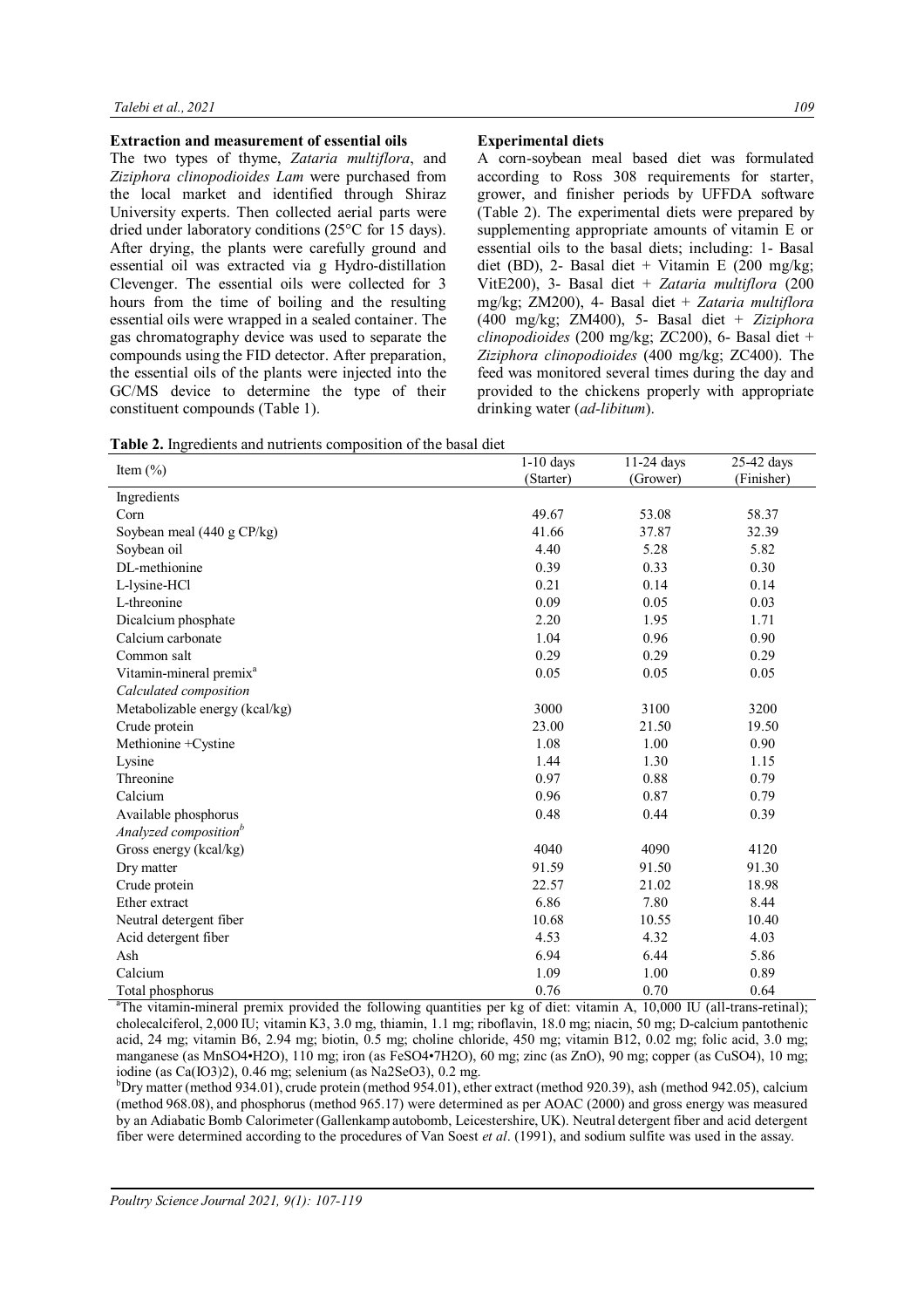#### **Measurement of parameters Feed efficiency**

At the end of 24 and 42 days, the chicks of each pen were weighed, and also the feed consumption was measured. By calculating the difference in weight of chickens at the end and beginning of each period, the amount of weight gain in that period was calculated, and the feed conversion ratio was determined. Before weighing, the birds were starved for 4 hours to empty the contents of the gastrointestinal tract. During the experimental period, losses or eliminated chickens were recorded daily. Energy and protein efficiencies were also calculated for the grower, finisher, and whole period (Nasr *et al*., 2011) as below:

Energy efficiency= (Weight gain  $\sqrt{a}$ Metabolic energy consumption  $_{\text{kcal}}$ ) × 100

Protein efficiency= (Weight gain <sub>g</sub>/Protein consumption  $_{\rm g}$ ) × 100

#### **Carcass parameters**

In this experiment, carcass traits were measured at the end of the three stages: starter (10 days), grower (24 days), and finisher (42 days). To evaluate the carcass characteristics, one bird was slaughtered from each pen whose average weight was close to the average weight of the same pen. Consumable carcass weight along with internal organs' weight including breast, thighs, wings, gizzard, abdominal fat, lungs, viscera, small intestine, heart, liver, spleen, and bursa Fabricius were measured. Simultaneously with determining the carcass efficiency, abdominal fat, fat around the heart, gizzard, liver, and intestines were also determined separately.

## **Blood biochemistry**

3 mL of blood was taken from the brachial vein of each chicken and poured into labeled test tubes and then transferred to the laboratory for serum preparation. The samples were centrifuged at 700 g for 15 minutes. The protocol and commercial kits of Pars Azmun Company (S2100 Series UV/Vis, Spectrophotometer) were used for determining the concentrations of glucose, triglyceride, albumin, globulin, cholesterol, HDL-c, LDL-c, total phosphorus, uric acid, and hemoglobin. Hematocrit percentage was also determined using a hematocrit ruler. The serum was poured into a microtube and stored in a freezer at -20°C before transferring to the laboratory.

#### **Antioxidant assay**

To evaluate the antioxidant status and the lipid peroxidation, at the end of all periods, two chickens were selected from each pen and blood samples were taken from their brachial vein. The samples were transferred to the laboratory in heparinized tubes and immediately centrifuged for isolation of red blood cells. TBARS test was used to measure the amount of

malondialdehyde as an indicator of oxidation in blood plasma. First, 50 mL of reagent was prepared using 7.5 mM of trichloroacetic acid + 187 mM of TBA + 6.25 mL of hydrochloric acid (2 nanomoles per liter) via mixing and placing in a boiling water jar to dissolve well. Then, 3 mL of the prepared reagent with 300 μL of each plasma sample were poured into the test tubes with a lid and placed in a snake bin. The amount of 2 mL of isobutanol was added to each test tube and mixed with a mixer for 20 seconds. After centrifugation, the samples were centrifuged for 10 minutes at 700 g (refrigerated centrifuges) and read at 532 wavelengths (Placer *et al.*, 1996).

Serum SGPT and SGOT values were measured by an autoanalyzer (BioSystems S. A. Costa Brava 30.08030 Barcelona, Spain). The activity of glutathione peroxidase and superoxide dismutase was also measured using the whole blood containing EDTA with diluted Drabkin reagent. For this purpose, according to the kit protocol, hemolyzes were prepared, and then the preparation was performed using kit regents. The decrease in absorbance at 340 and 5050 nm was measured by a spectrophotometer.

In this experiment, the RANSOD-RANSElL commercial kit was used. The amount of fat peroxidation in breast tissue was measured by determining the amount of TBARS. For this assay, a total of 40 µL of homogenized tissue was added to 40 µL of 0.9% sodium chloride and 40 µL of distilled water and placed at 37° C for 20 minutes. The reaction was then stopped using 600 µL of hydrochloric acid 0.8 mol containing 12.5% trichloroacetic acid. After adding 780 µL of 1% thiobarbituric acid, the solution was boiled for 20 minutes and cooled to 4° C. The cold solution was centrifuged at 252 g for 20 minutes and then its light absorption at 532 nm vs. Blank solution was used to calculate the amount of TBARS using a reactive quenching factor of  $1.5 \times 10^5$ /Cm $\times$ mol. Thiobarbituric acid was calculated as an indicator of lipid peroxidation (expressed as nmol/g tissue protein; Alirezaei *et al*., 2012).

#### **Statistical Analyses**

Data were processed in Excel and analyzed using the ANOVA procedure of SAS 9.1. The mean values were compared by Duncan's multiple comparison tests. The statistical model was:

$$
Y_{ij} = \mu + T_i + e_{ij}
$$

 $Y_{ij}$  = value of each observation,  $\mu$  = average,  $T_i$  = effect of i treatment and  $e_{ij}$  = error

## **Results**

The results in Table 3 show that there was a significant difference between feed intakes in different periods.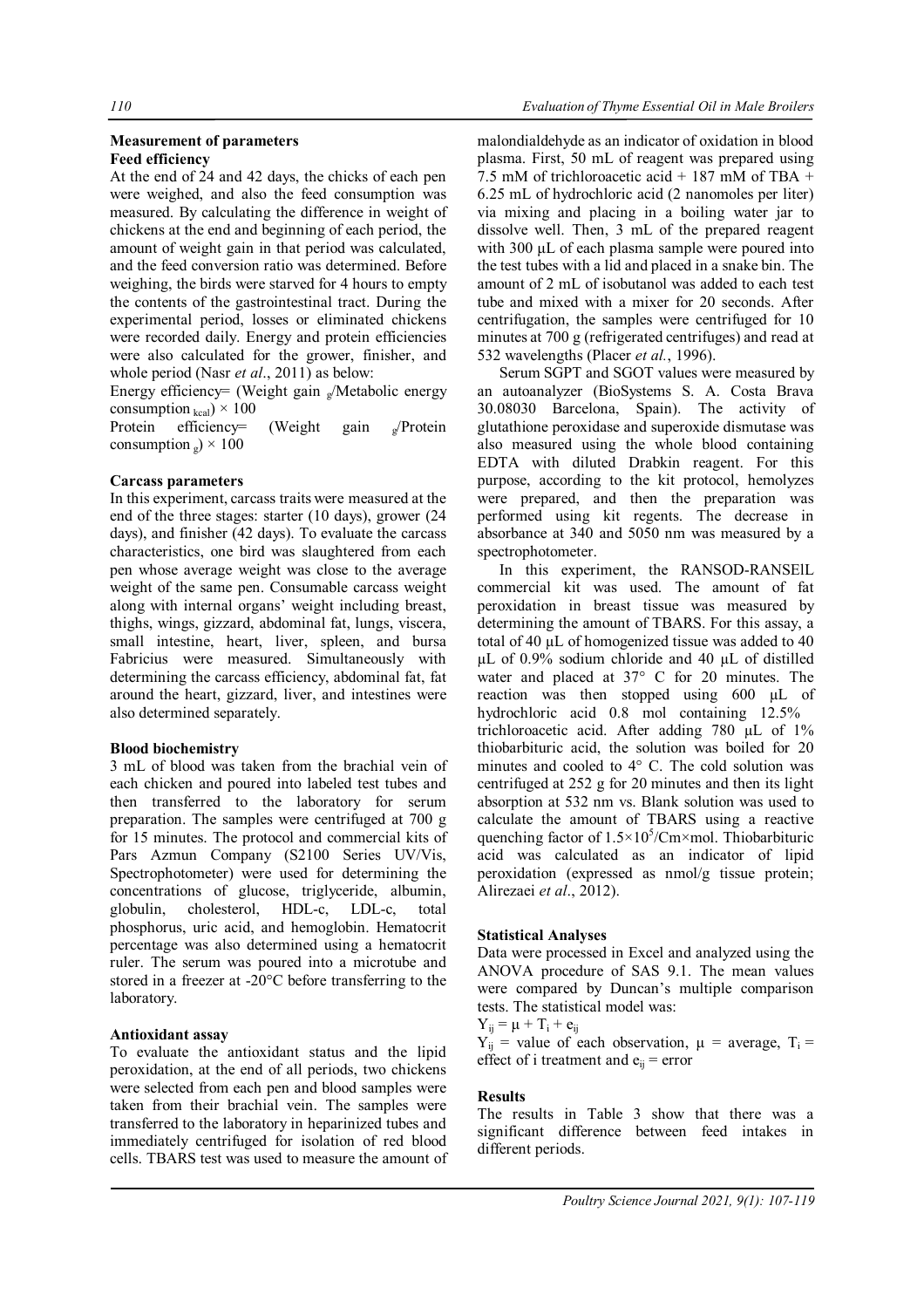|                      |                       | Feed intake (g)       |                                                                                                                                                                                                                                                                                                   |                      | Weight Gain (g)                                                                                                                                                                                    |                       |          | ${\rm FCR}^8$      |                   |          | Energy efficiency (%) |                 |          | Protein efficiency (%) |                    |
|----------------------|-----------------------|-----------------------|---------------------------------------------------------------------------------------------------------------------------------------------------------------------------------------------------------------------------------------------------------------------------------------------------|----------------------|----------------------------------------------------------------------------------------------------------------------------------------------------------------------------------------------------|-----------------------|----------|--------------------|-------------------|----------|-----------------------|-----------------|----------|------------------------|--------------------|
| Treatments           | $0 - 24$              | $25 - 42$             | $0 - 42$                                                                                                                                                                                                                                                                                          | $0 - 24$             | $25 - 42$                                                                                                                                                                                          | $0 - 42$              | $0 - 24$ | $25 - 42$          | $0 - 42$          | $0 - 24$ | $25 - 42$             | $0 - 42$        | $0 - 24$ | $25 - 42$              | $0 - 42$           |
| Control <sup>1</sup> | 1706.01 <sup>b</sup>  | 2992.05 <sup>b</sup>  | 4698.06°                                                                                                                                                                                                                                                                                          | $1220.03^{b}$        | 1144.00°                                                                                                                                                                                           | 2364.03°              | 1.39     | 2.61 <sup>a</sup>  | 1.99 <sup>a</sup> | 23.43    | $12.00^{b}$           | $16.49^{\circ}$ | 3.19     | $1.93^{b}$             | $2.25^{b}$         |
| VitE200 <sup>2</sup> | 1727.44 <sup>ab</sup> | 3017.69 <sup>ab</sup> | 4745.13 <sup>b</sup>                                                                                                                                                                                                                                                                              | $1224.58^{b}$        | 1174.50 <sup>bc</sup>                                                                                                                                                                              | 2399.08               | 1.41     | 2.57 <sup>ab</sup> | 1.98 <sup>a</sup> | 23.22    | $12.22^{b}$           | $16.56^{b}$     | 3.16     | $1.97^{b}$             | $2.26^{b}$         |
| ZM200 <sup>3</sup>   | 1750.41 <sup>ab</sup> | 3069.23ª              | 4819.64 <sup>ab</sup>                                                                                                                                                                                                                                                                             | 1303.25 <sup>a</sup> | 1246.50 <sup>bc</sup>                                                                                                                                                                              | 2549.75 <sup>b</sup>  | 1.34     | 2.46 <sup>ab</sup> | $1.89^{ab}$       | 24.39    | $12.75^{b}$           | $17.33^{b}$     | 3.32     | 2.05 <sup>ab</sup>     | $2.36^{a}$         |
| ZM400 <sup>4</sup>   | 1812.60 <sup>a</sup>  | 3123.03 <sup>a</sup>  | 4935.63ª                                                                                                                                                                                                                                                                                          | 1303.58 <sup>a</sup> | $1275.75^{b}$                                                                                                                                                                                      | 2579.33 <sup>b</sup>  | 1.39     | $2.45^{ab}$        | $1.91^{ab}$       | 23.56    | $12.82^{b}$           | $17.12^{b}$     | 3.21     | $2.07^{ab}$            | $2.33^{a}$         |
| ZC200 <sup>5</sup>   | 1753.05 <sup>ab</sup> | 3085.09 <sup>a</sup>  | 4838.14 <sup>ab</sup>                                                                                                                                                                                                                                                                             | $1228.63^{b}$        | $1242.75^{b}$                                                                                                                                                                                      | 2471.38 <sup>bc</sup> | 1.43     | $2.48^{ab}$        | $1.96^{a}$        | 22.96    | $12.64^{b}$           | $16.73^{b}$     | 3.13     | $2.04^{ab}$            | 2.28 <sup>ab</sup> |
| ZC400°               | 1800.11 <sup>a</sup>  | 3097.29 <sup>a</sup>  | 4897.40 <sup>ab</sup>                                                                                                                                                                                                                                                                             | $1267.40^{ab}$       | 1442.00 <sup>a</sup>                                                                                                                                                                               | 2709.40 <sup>a</sup>  | 1.42     | $2.14^{b}$         | $1.81^{b}$        | 23.07    | 14.61 <sup>a</sup>    | $18.12^{a}$     | 3.14     | $2.35^{a}$             | $2.47^{a}$         |
| <b>SEM</b>           | 29.11                 | 53.00                 | 36.58                                                                                                                                                                                                                                                                                             | 25.55                | 56.13                                                                                                                                                                                              | 52.03                 | 0.03     | 0.11               | 0.03              | 0.21     | 0.41                  | 0.56            | 0.03     | 0.39                   | 0.08               |
| P-value              | 0.0199                | 0.030                 | 0.034                                                                                                                                                                                                                                                                                             | 0.039                | < 0.000                                                                                                                                                                                            | 40.000                | 0.0176   | 0.000              | 0.042             | 0.097    | 0.0139                | 0.048           | 0.096    | 0.0138                 | 0.038              |
|                      |                       |                       | clinopodioides (200 mg/kg), °Basal diet + Ziziphora clinopodioides (400 mg/kg), ′Standard error of the mean <sup>8</sup> Feed conversion ratio.<br>Numbers with dissimilar letters in each column have a<br><sup>1</sup> Basal diet, <sup>2</sup> Basal diet + Vitamin E (200mg/kg), <sup>3</sup> |                      | Basal diet + Zataria multiflora (200 mg/kg), <sup>4</sup> Basal diet + Zataria multiflora (400 mg/kg), <sup>5</sup> Basal diet + Ziziphora<br>statistically significant difference ( $P < 0.05$ ). |                       |          |                    |                   |          |                       |                 |          |                        |                    |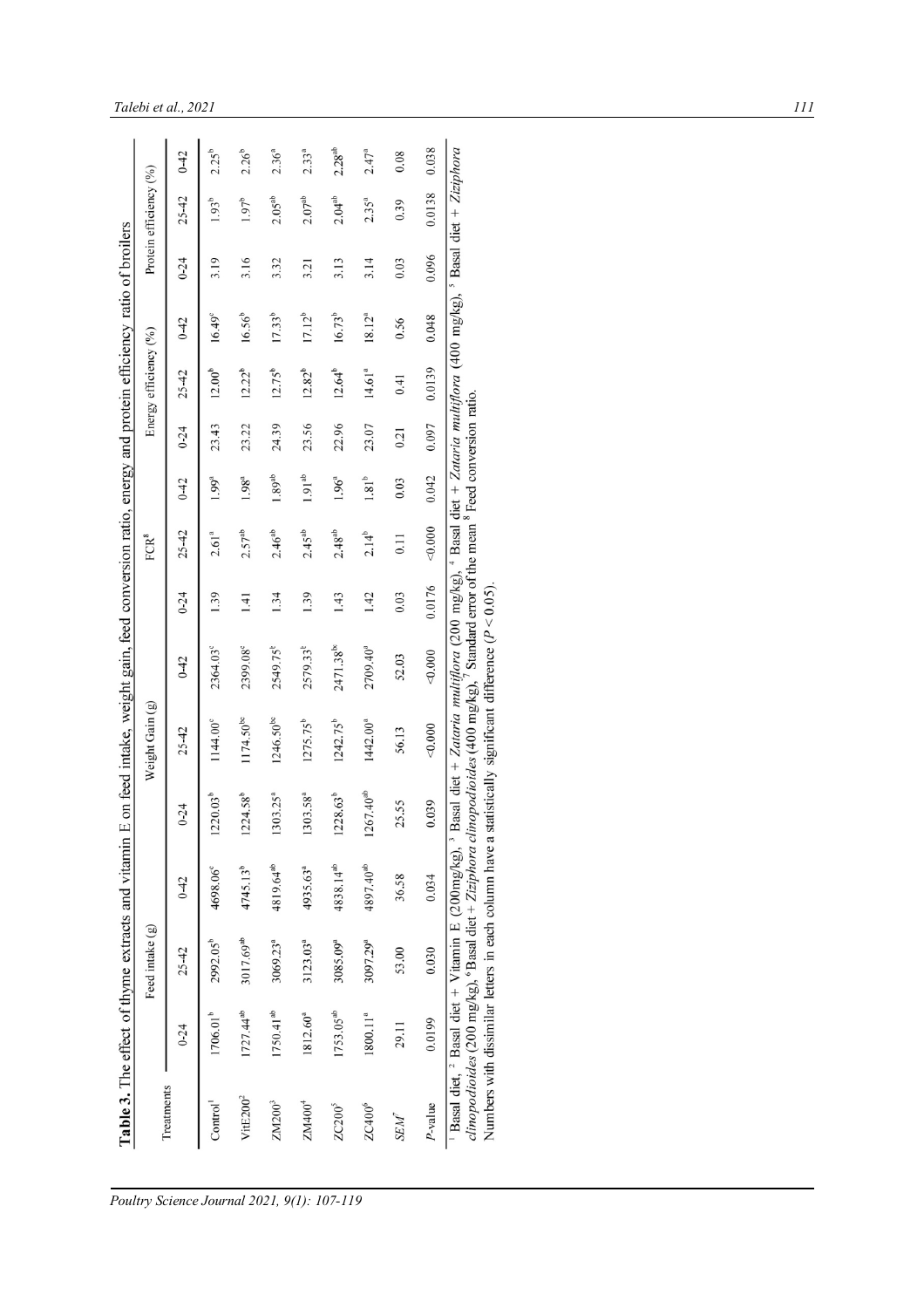The *Ziziphora clinopodioides* extract (400 mg/kg) increased feed intake to 1812.60g (0-24 days), followed by 3123.03g (25-42 days), and 4935.63g in the whole period. The outcomes revealed that there were significant differences between weight gain in 0-24, 25-42 days, and the whole period of the experiment  $(P < 0.05)$ . Considering the whole period, the highest weight gain (2709.40 g) was only obtained in ZC400 group. While the calculated feed conversion ratio also showed a significant difference at the age of 21-42 days and the whole period. Using the higher level of *Ziziphora clinopodioides* extract (400 mg/kg), the feed conversion ratio improved by 0.18 units.

The results showed that thyme extracts had a significant effect on energy and protein efficiency at

the age of 25-42 days and the whole period. Using thyme extracts, energy efficiency increased from 12% to 14.61% in 25-42 days, and in the whole period, the highest amount of energy efficiency belonged to the 400 mg/kg *Zataria multiflora* essential oil group (18.12%). Consumption of thyme extracts at the age of 25 to 42 days increased the protein efficiency so that consumption of *Zataria multiflora* essential oil  $(400 \text{ mg/kg})$   $(2.35\%)$  recorded the highest energy efficiency at this age (Table 3).

Thyme extracts showed a significant influence on most blood parameters except cholesterol and LDL-c. Adding the extracts reduced the amount of albumin, and improved HDL-c concentration  $(P < 0.01)$  (Table 4).

| <b>Table 4.</b> Effect of thyme extracts and vitamin E on blood biochemical parameters of broilers |  |  |  |
|----------------------------------------------------------------------------------------------------|--|--|--|
|----------------------------------------------------------------------------------------------------|--|--|--|

| Treatments                  | Albumin<br>(g/dL) | Cholesterol<br>(mg/dL) | $HDL-c$<br>(mg/dL) | Glucose<br>(mg/dL)  | TP <sup>8</sup><br>(mg/dL) | Uric<br>acid<br>(mg/dL) | $TG^9$<br>(mg/dL)   | $LDL-c$<br>(mg/dL) | Globulin<br>(g/dL) | Hematocrit<br>$(\%)$ | $Hb^{10}$<br>(g/dL) |
|-----------------------------|-------------------|------------------------|--------------------|---------------------|----------------------------|-------------------------|---------------------|--------------------|--------------------|----------------------|---------------------|
| Control <sup>1</sup>        | $4.18^{a}$        | 173.00                 | $25.53^{\circ}$    | $192.30^{a}$        | 6.07 <sup>a</sup>          | $7.28^{ab}$             | $150.64^{b}$        | 80.76              | $1.94^a$           | $44.75^a$            | $16.08^{b}$         |
| $Vi$ t $E$ 200 <sup>2</sup> | 3.09 <sup>b</sup> | 173.03                 | $45.67^{\rm b}$    | $178.26^b$          | $5.72^{ab}$                | $7.33^{ab}$             | $139.16^{\circ}$    | 94.17              | $1.67^{\rm b}$     | $35.50^{b}$          | $14.25^{bc}$        |
| ZN200 <sup>3</sup>          | $3.12^{b}$        | 175.73                 | $52.33^{a}$        | $185.68^{ab}$       | 5.87 <sup>ab</sup>         | $7.57^{ab}$             | 148.79 <sup>b</sup> | 98.96              | 1.56 <sup>c</sup>  | $39.25^{ab}$         | $13.77^{bc}$        |
| ZM400 <sup>4</sup>          | $3.35^{b}$        | 183.31                 | $49.51^{ab}$       | 193.29 <sup>a</sup> | 6.06 <sup>a</sup>          | 8.09 <sup>a</sup>       | 160.69 <sup>a</sup> | 95.48              | 1.97 <sup>a</sup>  | 44.00 <sup>a</sup>   | $21.02^a$           |
| $ZC200^5$                   | $3.17^{b}$        | 180.19                 | $49.44^{ab}$       | $184.^{27ab}$       | $5.56^{b}$                 | $6.92^{b}$              | $152.91^{ab}$       | 78.67              | $1.47^d$           | $36.50^{b}$          | $14.26^{bc}$        |
| $ZC400^6$                   | $3.15^{b}$        | 179.64                 | $49.95^{ab}$       | $160.51^{\circ}$    | 5.88 <sup>ab</sup>         | $7.25^{ab}$             | $155.46^{ab}$       | 98.74              | $1.77^{\rm b}$     | 40.00 <sup>ab</sup>  | $27.24^a$           |
| SEM <sup>7</sup>            | 0.06              | 6.15                   | 1.74               | 4.25                | 0.15                       | 0.29                    | 5.28                | 9.01               | 0.17               | 2.27                 | 1.67                |
| $P$ -value                  | 0.006             | 0.694                  | 0.002              | 0.002               | 0.001                      | 0.007                   | 0.0001              | 0.643              | 0.0001             | 0.0005               | 0.001               |

<sup>1</sup> Basal diet, <sup>2</sup> Basal diet + Vitamin E (200 mg/kg), <sup>3</sup> Basal diet + *Zataria multiflora* (200 mg/kg), <sup>4</sup> Basal diet + *Zataria multiflora* (400 mg/kg), <sup>5</sup> Basal diet + *Ziziphora clinopodioides* (200 mg/kg), <sup>6</sup> Basal diet + *Ziziphora clinopodioides* (400 mg/kg), <sup>7</sup> Standard error of the mean, <sup>8</sup> Total phosphorus, <sup>9</sup> Triglyceride, <sup>10</sup> Hemoglobin.

Numbers with dissimilar letters in each column have a statistically significant difference (*P* < *0.05*).

**Table 5.** Effect of different concentrations of thyme extracts and vitamin E on the relative carcass weight and internal organs of broilers in the starter period (g/kg live body weight)

|                      |                      |              |                    | Treatments         |                    |           |                         |            |
|----------------------|----------------------|--------------|--------------------|--------------------|--------------------|-----------|-------------------------|------------|
| Relative weight      | Control <sup>1</sup> | Vit $E200^2$ | ZN200 <sup>3</sup> | ZM400 <sup>4</sup> | ZC200 <sup>5</sup> | $ZC400^6$ | <b>SEM</b> <sup>7</sup> | $P$ -value |
| Body weight $(g)$    | 795.11               | 821.16       | 834.66             | 839.83             | 830.76             | 835.66    | 57.41                   | 0.112      |
| Consumable carcass   | 621.13               | 624.25       | 627.22             | 627.96             | 626.62             | 627.38    | 18.17                   | 0.624      |
| <b>Breast</b>        | 329.76               | 331.16       | 332.10             | 337.33             | 331.43             | 338.66    | 48.36                   | 0.116      |
| Thigh                | 213.48               | 233.41       | 243.58             | 257.25             | 241.48             | 254.04    | 35.51                   | 0.362      |
| lung                 | 16.37                | 17.01        | 17.47              | 18.29              | 17.09              | 17.71     | 2.39                    | 0.87       |
| Liver                | 16.41                | 16.88        | 16.35              | 17.24              | 16.33              | 16.67     | 0.45                    | 0.756      |
| Gizzard              | 39.93                | 39.73        | 35.33              | 42.36              | 28.86              | 38.06     | 1.25                    | 0.157      |
| Intestine            | 70.03                | 69.58        | 69.22              | 69.96              | 70.28              | 70.38     | 1.74                    | 0.378      |
| Intestinal fat       | 9.96                 | 7.00         | 7.93               | 8.70               | 8.39               | 8.02      | 1.74                    | 0.378      |
| Fat around the heart | 1.38                 | 1.34         | 1.86               | 1.20               | 0.70               | 0.84      | 0.64                    | 0.96       |
| Liver fat            | 3.04                 | 3.02         | 2.48               | 3.07               | 2.81               | 3.04      | 0.75                    | 0.768      |
| heart                | 18.66                | 19.08        | 20.16              | 20.83              | 19.81              | 20.40     | 0.69                    | 0.596      |
| viscera              | 56.13                | 55.89        | 53.41              | 54.78              | 54.41              | 53.45     | 7.21                    | 0.547      |
| Abdominal fat        | 28.33                | 28.08        | 26.78              | 27.58              | 26.82              | 27.74     | 3.47                    | 0.432      |
| Wings                | 0.92                 | 0.91         | 0.93               | 0.85               | 0.93               | 0.85      | 0.62                    | 0.658      |
| Spleen               | 2.60                 | 2.72         | 3.09               | 3.22               | 3.09               | 3.04      | 0.78                    | 0.106      |
| Bursa Fabricius      | 0.69                 | 0.74         | 0.62               | 0.84               | 0.89               | 0.81      | 0.75                    | 0.37       |
| Gizzard fat          | 9.35                 | 6.97         | 6.92               | 7.61               | 7.19               | 6.80      | 2.10                    | 0.298      |

<sup>1</sup> Basal diet, <sup>2</sup> Basal diet + Vitamin E (200 mg/kg), <sup>3</sup> Basal diet + *Zataria multiflora* (200 mg/kg), <sup>4</sup> Basal diet + *Zataria multiflora* (400 mg/kg), <sup>5</sup> Basal diet + *Ziziphora clinopodioides* (200 mg/kg), <sup>6</sup> Basal diet + *Ziziphora clinopodioides* (400 mg/kg), 7 Standard error of the mean.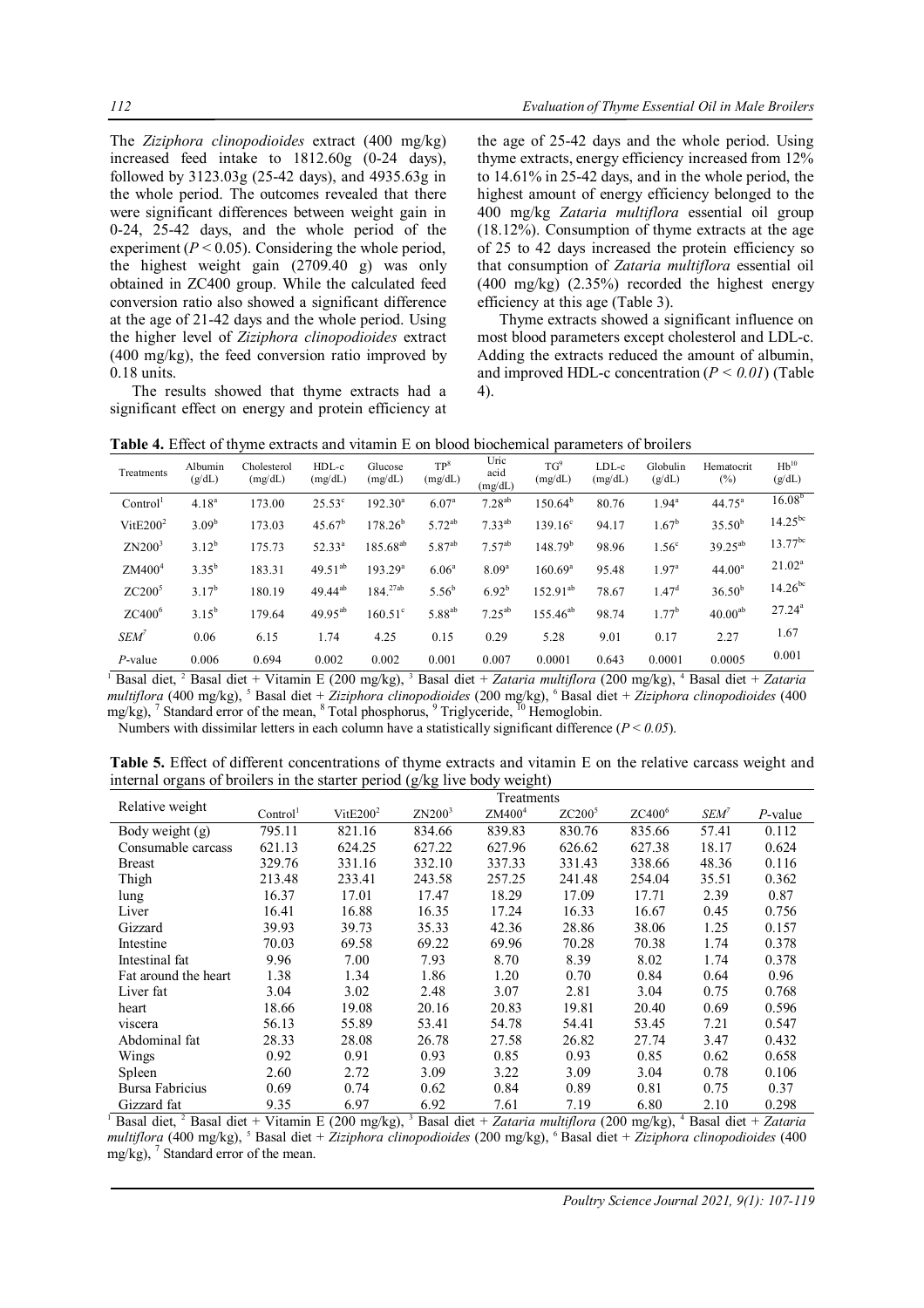**Table 6.** Effect of different concentrations of thyme extracts on the relative carcass weight and internal organs of broilers in the grower period (g/kg live body weight)

|                                    |                        |                                                          |                        | Treatments                             |                               |                                                 |         |                                   |
|------------------------------------|------------------------|----------------------------------------------------------|------------------------|----------------------------------------|-------------------------------|-------------------------------------------------|---------|-----------------------------------|
| Relative weight                    | Control <sup>1</sup>   | $V$ it $E$ 200 <sup>2</sup>                              | ZN200 <sup>3</sup>     | ZM400 <sup>4</sup>                     | ZC200 <sup>5</sup>            | $ZC400^6$                                       | $SEM^7$ | $P$ -value                        |
| Body weight (g)                    | 1590.22 <sup>c</sup>   | $2502.33^a$                                              | 2483.33 <sup>a</sup>   | $2289.66^{b}$                          | 2431.33 <sup>a</sup>          | $2503.53^a$                                     | 68.25   | 0.017                             |
| Consumable<br>carcass              | 1242.27                | 1248.50                                                  | 1254.45                | 1255.93                                | 1253.24                       | 1254.77                                         | 20.34   | 0.514                             |
| <b>Breast</b>                      | $659.53^{b}$           | $662.33^{b}$                                             | $664.20^{b}$           | $674.66^{b}$                           | $662.86^{b}$                  | $877.33^{a}$                                    | 6.34    | 0.015                             |
| Thigh                              | 426.97 <sup>d</sup>    | $466.83^{\circ}$                                         | $487.16^{bc}$          | $514.50^{b}$                           | $482.96^{bc}$                 | $608.28^{a}$                                    | 1.67    | 0.001                             |
| lung                               | $32.75^{b}$            | $34.02^{ab}$                                             | $34.94^{ab}$           | $36.59^{ab}$                           | $34.18^{ab}$                  | $42.35^a$                                       | 3.10    | .032                              |
| Liver                              | 32.83                  | 33.76                                                    | 32.71                  | 34.48                                  | 32.66                         | 33.29                                           | 0.17    | 0.635                             |
| Gizzard                            | 79.86                  | 79.46                                                    | 70.66                  | 84.73                                  | 57.73                         | 76.13                                           | 10.09   | 0.387                             |
| Intestine                          | 140.07                 | 139.17                                                   | 138.45                 | 139.93                                 | 140.57                        | 140.77                                          | 12.33   | 0.468                             |
| Intestinal fat                     | 19.92                  | 14.00                                                    | 15.86                  | 17.40                                  | 16.78                         | 16.05                                           | 3.21    | 0.374                             |
| Fat around the<br>heart            | 2.77                   | 2.68                                                     | 2.73                   | 2.41                                   | 1.40                          | 1.68                                            | 0.32    | 0.825                             |
| Liver fat                          | 6.08                   | 6.04                                                     | 4.96                   | 6.14                                   | 5.63                          | 6.08                                            | 0.51    | 0.965                             |
| heart                              | 37.33                  | 38.16                                                    | 40.33                  | 41.66                                  | 39.62                         | 40.80                                           | 0.87    | 0.478                             |
| viscera                            | 100.00                 | 114.16                                                   | 114.66                 | 114.26                                 | 115.05                        | 113.61                                          | 17.21   | 0.287                             |
| Abdominal fat                      | 1.84                   | 1.82                                                     | 1.86                   | 1.70                                   | 1.86                          | 1.70                                            | 0.15    | 0.845                             |
| Wings                              | 1.84                   | 1.82                                                     | 1.86                   | 1.70                                   | 1.86                          | 1.70                                            | 0.35    | 0.845                             |
| Spleen                             | $3.97^{\circ}$         | $5.44^{b}$                                               | 6.18 <sup>ab</sup>     | $6.44^{a}$                             | $6.18^{ab}$                   | $6.09^{ab}$                                     | 0.10    | 0.032                             |
| Bursa Fabricius                    | 1.38                   | 1.48                                                     | 1.24                   | 1.68                                   | 1.79                          | 1.63                                            | 0.24    | 0.485                             |
| Gizzard fat<br>$1 - 1$ $1 + 2 - 1$ | 18.70<br>$\sim$ $\sim$ | 13.94<br>$\cdot$ $\cdot$ $\cdot$ $\cdot$ $\cdot$ $\cdot$ | 13.85<br>$\sim$ $2\pi$ | 15.22<br>$\mathbf{a}$ and $\mathbf{a}$ | 14.38<br>$\sim$ $\sim$ $\sim$ | 13.61<br>$\mathbf{a}$ $\mathbf{a}$ $\mathbf{b}$ | 2.12    | 0.365<br>$\overline{\phantom{a}}$ |

<sup>1</sup> Basal diet, <sup>2</sup> Basal diet + Vitamin E (200mg/kg), <sup>3</sup> Basal diet + *Zataria multiflora* (200 mg/kg), <sup>4</sup> Basal diet + *Zataria multiflora* (400 mg/kg), <sup>5</sup> Basal diet + *Ziziphora clinopodioides* (200 mg/kg), <sup>6</sup> Basal diet + *Ziziphora clinopodioides* (400 mg/kg), 7 Standard error of the mean.

Numbers with dissimilar letters in each row have a statistically significant difference (*P* < 0.05).

**Table 7.** Effect of different concentrations of thyme extracts on the relative carcass weight and internal organs of broilers in the finisher period (g/kg live body weight)

| Relative weight         |                      |                             |                     | Treatments          |                    |                |         |            |
|-------------------------|----------------------|-----------------------------|---------------------|---------------------|--------------------|----------------|---------|------------|
|                         | Control <sup>1</sup> | $Vi$ t $E$ 200 <sup>2</sup> | ZN200 <sup>3</sup>  | $\text{ZM}400^4$    | ZC200 <sup>5</sup> | $ZC400^6$      | $SEM^7$ | $P$ -value |
| Body weight (g)         | 2364.03°             | $2399.0^{8c}$               | $2549.75^b$         | $2579.33^{b}$       | $2471.38^{bc}$     | $2709.40^a$    | 56.13   | 0.000      |
| Consumable<br>carcass   | 1863.41              | 1872.76                     | 1881.68             | 1883.90             | 1879.86            | 1882.16        | 22.33   | 0.458      |
| <b>Breast</b>           | $989.30^{b}$         | $993.50^{ab}$               | $996.30^{ab}$       | $1012.00^a$         | $994.30^{ab}$      | $1016.10^a$    | 10.76   | 0.029      |
| Thigh                   | 640.46 <sup>b</sup>  | $700.25^{ab}$               | $730.75^{\text{a}}$ | $762.12^a$          | $724.45^a$         | $771.75^a$     | 1.67    | 0.009      |
| lung                    | $49.13^{b}$          | $51.04^{ab}$                | $52.42^{ab}$        | 54.89 <sup>ab</sup> | $51.27^{ab}$       | $63.14^a$      | 2.92    | 0.048      |
| Liver                   | $49.13^{b}$          | $51.04^{b}$                 | 52.42 <sup>ab</sup> | 54.89 <sup>ab</sup> | $51.27^b$          | $63.14^a$      | 2.92    | 0.048      |
| Gizzard                 | 119.80               | 119.2                       | 106.00              | 127.10              | 86.60              | 114.20         | 11.06   | 0.245      |
| Intestine               | 210.11               | 208.76                      | 207.68              | 209.90              | 210.86             | 211.16         | 22.33   | 0.458      |
| Intestinal fat          | 29.88                | 21.00                       | 23.79               | 26.11               | 25.18              | 24.08          | 2.13    | 0.211      |
| Fat around the<br>heart | 4.16                 | 4.02                        | 5.60                | 3.62                | 2.11               | 1.53           | 0.76    | 0.726      |
| Liver fat               | 9.12                 | 9.06                        | 7.44                | 9.22                | 8.45               | 9.12           | 0.31    | 0.898      |
| heart                   | 56.00                | 57.25                       | 60.50               | 62.50               | 59.44              | 61.20          | 0.76    | 0.592      |
| viscera                 | 168.41               | 167.67                      | 160.23              | 164.35              | 163.23             | 160.35         | 35.39   | 0.708      |
| Abdominal fat           | 85.00                | 84.25                       | 80.34               | 82.75               | 80.47              | 83.23          | 3.97    | 0.474      |
| Wings                   | 2.76                 | 2.73                        | 2.79                | 2.55                | 2.79               | 2.55           | 5.28    | 0.951      |
| Spleen                  | $5.96^{\circ}$       | $8.16^{b}$                  | $9.28^{\rm a}$      | $9.67^{\circ}$      | $9.28^{a}$         | $9.14^{\rm a}$ | 0.11    | 0.045      |
| Bursa Fabricius         | 2.08                 | 2.23                        | 1.87                | 2.52                | 2.69               | 2.45           | 0.14    | 0.710      |
| Gizzard fat             | 28.05                | 20.91                       | 20.78               | 22.84               | 21.58              | 20.42          | 2.26    | 0.483      |

<sup>1</sup> Basal diet, <sup>2</sup> Basal diet + Vitamin E (200mg/kg), <sup>3</sup> Basal diet + *Zataria multiflora* (200 mg/kg), <sup>4</sup> Basal diet + *Zataria multiflora* (400 mg/kg), <sup>5</sup> Basal diet + *Ziziphora clinopodioides* (200 mg/kg), <sup>6</sup> Basal diet + *Ziziphora clinopodioides* (400 mg/kg), 7 Standard error of the mean.

Numbers with dissimilar letters in each row have a statistically significant difference (*P* < 0.05).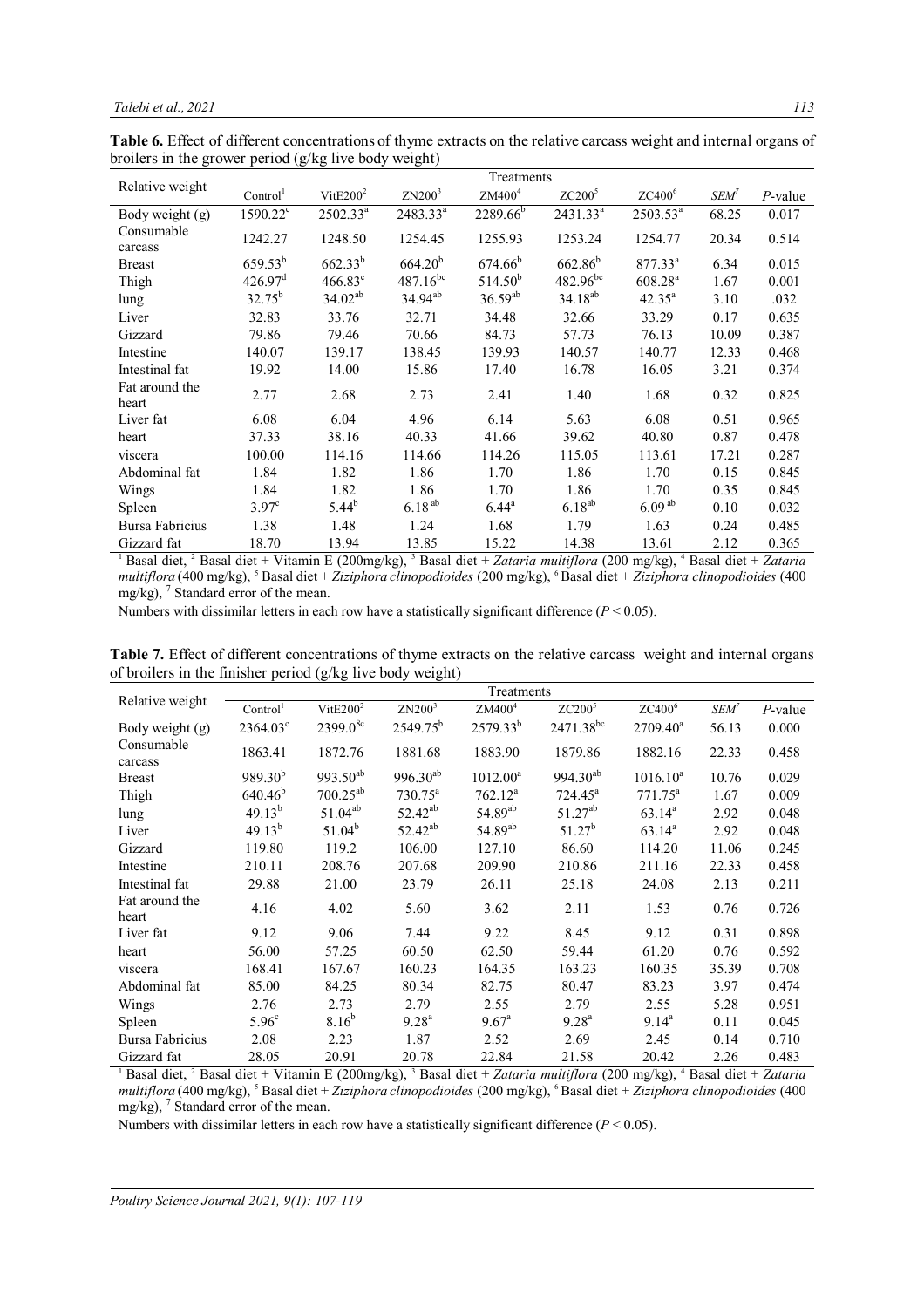The thyme extracts had no significant effect on the relative carcass weight and internal organs in the starter (Table 5). However, they had a significant effect on some carcass traits, included body weight, breast, thigh, lung, and spleen. *Ziziphora clinopodioides* (400 mg/kg) showed the highest weight gain on the mentioned traits in the amount of 2503.53, 608.28, 42.35, and 6.44 g, respectively (grower). *Ziziphora clinopodioides* (400 mg/kg) on the body weight gain (2709.40), breast (1016.10), thigh (771.75 g), lung (63.14 g), liver (63.14 g), and spleen (9.67 g) had a highly significant effect in the

finisher period.

The results of antioxidant properties showed in Table 8 and confirmed that the thyme extracts changed the amount of malondialdehyde and lipid peroxidation (Grower and Finisher) and also the levels of enzymes such as glutathione peroxidase (Grower and Finisher), and superoxide dismutase (Finisher). The dosage of 400 mg/kg *Zataria multiflora* essential oil showed a significant effect on glutathione peroxidase (0.35), superoxide dismutase (2.65), and lipid peroxidation (1.64) in the finisher period.

**Table 8.** The effect of different concentrations of thyme extracts and vitamin E on the lipid oxidation and antioxidant status of broilers in different growth periods

| $P$ -value<br>0.215<br>0.001<br>0.001 |
|---------------------------------------|
|                                       |
|                                       |
|                                       |
|                                       |
| 0.365                                 |
| 0.001                                 |
| 0.001                                 |
| 0.425                                 |
| 0.524                                 |
| 0.001                                 |
| 0.362                                 |
| 0.263                                 |
| 0.478                                 |
| 0.489                                 |
| 0.385                                 |
| 0.321                                 |
| 0.564                                 |
| 0.001                                 |
| 0.05                                  |
|                                       |

<sup>1</sup> Basal diet, <sup>2</sup> Basal diet + Vitamin E (200mg/kg), <sup>3</sup> Basal diet + *Zataria multiflora* (200 mg/kg), <sup>4</sup> Basal diet + *Zataria multiflora* (400 mg/kg), <sup>5</sup> Basal diet + *Ziziphora clinopodioides* (200 mg/kg), <sup>6</sup> Basal diet + *Ziziphora clinopodioides* (400 mg/kg), <sup>7</sup> Standard error of the mean, <sup>8</sup> Malondialdehyde, <sup>9</sup> Glutathione peroxidase, <sup>10</sup> Superoxide dismutase, <sup>11</sup>Serum glutamate oxaloacetate transaminase, <sup>12</sup>Serum glutamate pyruvate transaminase, <sup>13</sup> Lipid peroxidation. Numbers with dissimilar letters in each row have a statistically significant difference (*P* < 0.05).

## **Discussion**

In this study, the results of feed intake were consistent with the other findings (Hoffman-Pennesi and Wu, 2010; Majeed *et al*., 2021). As broilers aged, thyme extract compounds increased feed intake and this might be through their effects on microbial populations and digestive processes. The presence of active ingredients in thyme, such as carvacrol, might have a stimulating effect on increasing the secretion of digestive leachate from the pancreas, liver, and intestines (Hashemipour *et al*., 2013). Furthermore, carvacrol and thymol in thyme extract increase lactic

acid bacteria such as *lactobacilli* and *bifidobacteria*  which can improve the immune system and animal growth (Baurhoo *et al*., 2007; Johny *et al*., 2010; El-Sayed and El-Sayed, 2020). In this study, high levels of carvacrol (39.94%) and thymol (32.92%) in *Zataria multiflora* could be the reason for the increase in the weight of broilers. However, increasing the amount of Menthone (19.47%) and Pulegone (23.06%) in *Ziziphora clinopodioides* extract due to its antioxidant, antibacterial, antiviral, antiinflammatory, immune-boosting and LDL levels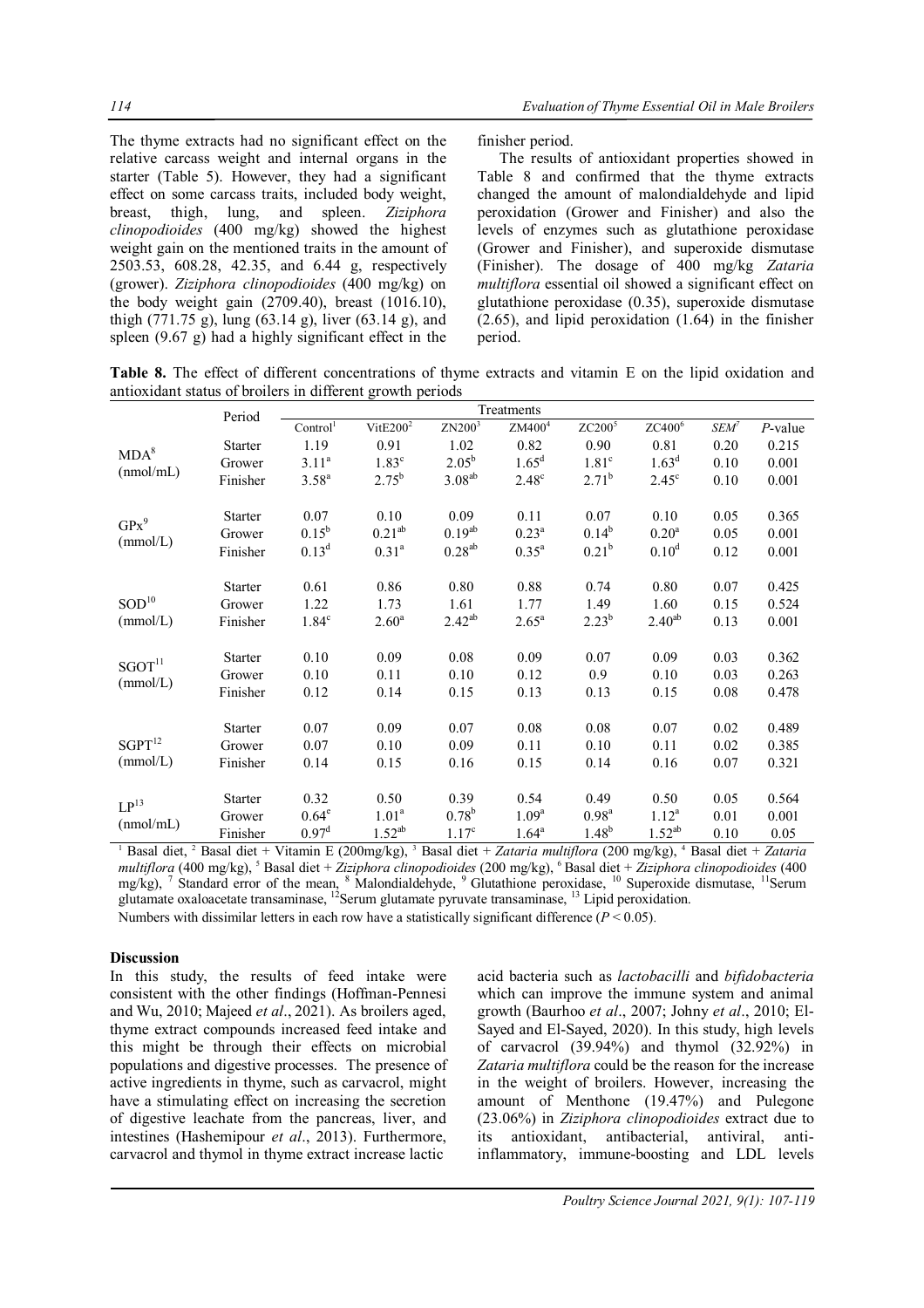caused weight gain (Thorup *et al*., 1983; Naderi *et al*., 2002; Oskoueian and Dalir 2019).

Consumption of thyme extracts increased weight gain in the periods of 0-24 and 0-42 days. However, at the age of 25-42 days, the most weight gain was achieved by consuming 400 mg/kg of *Ziziphora clinopodioides* essential oil. The active ingredients of thymol, carvacrol, cineole, alpha-pinene, menthol, and menthone are unique nutritional compounds due to their wide range of medicinal properties such as antioxidant, antibacterial, antiviral, antiinflammatory, antidepressant, and immune system booster (Bento *et al*., 2013).

Improving the feed conversion ratio may be due to the presence of various chemical compounds in plant oil extracts, which will have beneficial effects on digestive activity and feed absorption as well as eliminate harmful factors such as available harmful microorganisms in the gastrointestinal tract **(**Platel and Srinivasan, 2004; Jamroz *et al*., 2006). On the other hand, the positive effect of thyme extract on feed consumption and average weight gain also affects the calculations of feed conversion ratio, and if one of the two factors is improved, the feed conversion ratio will also change. The use of *Ziziphora clinopodioides*(400 mg/kg) at the age of 25-42 and 0-42 days increased weight gain but the amount of feed intake among the treated groups was insignificant, so the feed conversion ratio of chickens improved significantly to 2.14 and 1.81 unite, respectively. Aromatic plants and plant extracts showed a significant increase in pancreatic lipase and amylase activity (Ramakrishna Rao *et al*., 2003) and may increase feed intake and weight gain due to increased food digestibility.

The means of energy and protein efficiency were not significant in 0-24 days. But, *Ziziphora clinopodioides* essential oil showed variation in mentioned efficiencies at the level of 200 and 400 mg/kg (25-42 and 0-42 days). Because the calculation of energy efficiency and protein is based on weight gain, so observing a significant difference in energy and protein efficiency is not unexpected.

Thyme extracts reduced albumin level and improved HDL-c value. Terpenoids in alcoholic extracts of medicinal plants significantly reduce the concentration of LDL-c (Fu *et al*., 2019; Sharma *et al*., 2021). A study found that carvacrol lowered plasma triglyceride levels, but did not affect plasma cholesterol (Lee *et al*., 2003). Serum triglyceride levels were reduced in the diets of laying hens using essential oils of thyme, rosemary, and sage, which were not parallel to the results of this study. The lowest amount of triglyceride was observed with the use of vitamin E (139.16 mg/dl) followed by 200 mg/kg of *Ziziphora clinopodioides* (145.79 mg/dl) (Bolukbasi, 2008). Aloum *et al*. (2020) showed that thymol and carvacrol at 150 ppm reduced cholesterol

and triglycerides in the serum of Leghorn chickens and reducing in cholesterol may be due to differences in the chemical composition of thyme or the amount of dose tested. On the other hand, *Lactobacilli* can metabolize cholesterol in the small intestine and reduce its absorption through the bloodstream, thereby resulted in lowering blood cholesterol levels (Aloum *et al*., 2020). But in this study, the mean value of serum cholesterol did not show a significant difference with the use of different treatments.

The highest decrease in glucose level was recorded using *Ziziphora clinopodioides* (400 mg/kg) followed by the vitamin E group. Srinivasan (2005) reported that some plant species such as thyme, cinnamon, cloves, fragrant leaves, and turmeric could metabolize glucose due to their insulin-like factor. Lowering blood glucose levels lead to increase feed intake, and using thyme extract resulted in reducing blood glucose and increasing feed intake and body weight, which approved mentioned hypothesis. On the other hand, lowering glucose levels reduced cholesterol production. Glucose could affect pyruvate value and acetyl CoA, which is applied as a cholesterol precursor. Therefore, there was not enough acetyl CoA to synthesize serum cholesterol (Nelson *et al*., 2011).

Research on the properties of herbal products suggests that the use of herbal compounds and supplements stimulates lymphoid organs and hematopoietic cells (Al-Jaff, 2011; Rahimi *et al*., 2011). These plants have specific active ingredients to strengthen and proliferate fibroblasts of embryonic origin in chickens that are involved in the development of the immune system, lymphoid organs, and bone marrow tissue (Najafi and Torki, 2010; Paul *et al*., 2010; Tollba *et al*., 2010). Tollba *et al*. (2010) reported that various compounds in thyme could stimulate blood cell-producing organs due to their nutritional value (high levels of iron in thyme) and antioxidant effects.

Comparing the groups, vitamin E and *Ziziphora clinopodioides* at 400 mg/kg level showed the lowest hematocrit value. The low level of saponins increases the absorption of nutrients by increasing the diameter of the intestinal villi. The villi diameter leads to an increase in the intestinal permeability to molecules such as ferritin (Orczyk *et al*., 2020; Ulloa-Aguirre *et al*., 2021). Hernandez *et al*. (2004) revealed that feeding on thyme and cinnamon oil extracts in broilers significantly boosted hematocrit.

In poultry, uric acid is produced as the end product of nitrogen metabolism. Therefore, plasma and fecal uric acid levels can be an indicator of protein (amino acids) utilization. Also, total protein, uric acid, albumin, creatinine, and glucose can be considered as indicators of poultry liver damage (Mathur *et al*., 2001). *Zataria multiflora* (400 mg/kg) enhanced the amount of uric acid. Due to the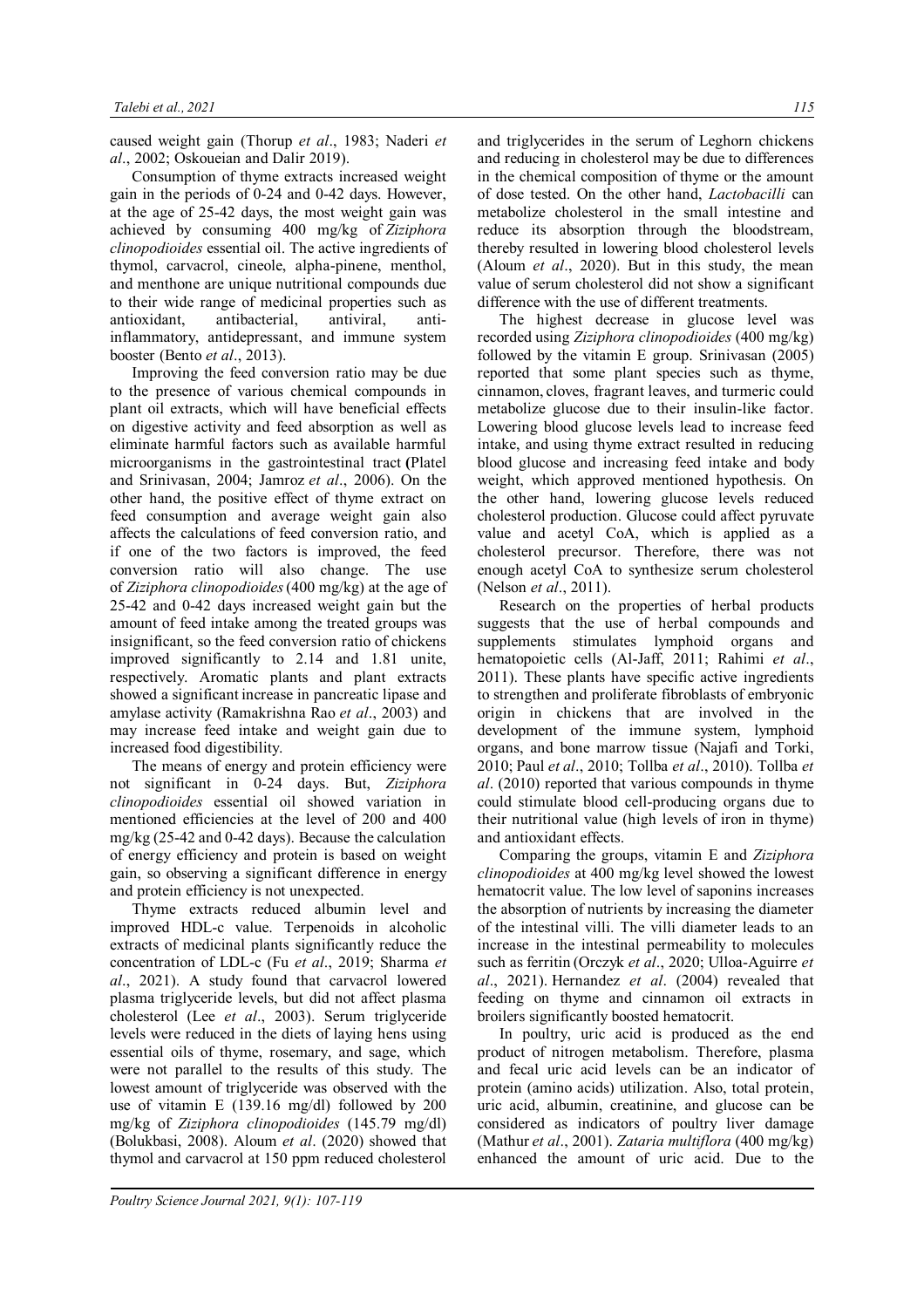significant improvement in liver weight, the presence of some chemical compounds in thyme extract probably raised the weight and function of the liver. Thyme extract can affect the amount of protein consumed.

Glutathione peroxidase and superoxide dismutase enzymes are parts of the body's first defensive line against free radicals (Kryl'skii *et al*., 2019) and total antioxidant capacity is also an indicator of antiradical activity, enzymatic and non-enzymatic antioxidants (Sen *et al*., 2010), therefore, it can be stated that the addition of thyme essential oil, as well as vitamin E, improved and strengthened the antioxidant status in broilers. The level of malondialdehyde as an indicator of lipid peroxidation in the body was reduced. The results were consistent with other researchers (Youdim and Deans, 2000; Hoffman-Pennesi and Wu, 2010; Roofchaee *et al*., 2011). Youdim and Deans (2000) reported that 42.5 (mg/kg/day) of thyme essential oil significantly increased the enzymatic activity of glutathione peroxidase, superoxide dismutase, and total antioxidant capacity in rat brains. Hoffman-Pennesi and Wu (2010) recorded that adding 0.2 mg/kg thymol and 2 and 4 mg/kg thyme essential oil to broiler chickens significantly increased serum

## **References**

- Abdel-Wareth AAA, Kehraus S, Hippenstiel F & Südekum KH. 2012. Effects of thyme and oregano on growth performance of broilers from 4 to 42 days of age and on microbial counts in crop, small intestine and caecum of 42-day-old broilers. Animal Feed Science and Technology, 178(3- 4):198-202. DOI: 10.1016/j.anifeedsci*.* 2012.10. 006
- Alirezaei M, Dezfoulian O, Kheradmand A, Neamati S, Khonsari A & Pirzadeh A. 2012. Hepatoprotective effects of purified oleuropein from olive leaf extract against ethanol-induced damages in the rat. Iranian Journal of Veterinary Research (IJVR), 13: 218-226. DOI: 10.22099*/* ijvr*.*2012.361
- Al-Jaff FK. 2011. Effect of coriander seeds as diet ingredient on blood parameters of broiler chicks raised under high ambient temperature. International Journal of Poultry Science, 10: 82- 86. DOI: 10.3923/ijps.2011.82.86
- Aloum L, Alefishat E, Adem A & Petroianu G. 2020. Ionone Is More than a Violet's Fragrance: A Review. Molecules, 25: 5822. DOI: 10.3390/ molecules25245822
- Baurhoo B, Letellier A, Zhao X & Ruiz-Feria CA. 2007. Cecal populations of *lactobacilli* and *bifidobacteria* and Escherichia coli populations after in vivo Escherichia coli challenge in birds fed diets with purified lignin or

antioxidant capacity. The results obtained from various studies using different quantities of thyme extract on the performance, blood parameters, and weight of organs in broilers were somewhat different that could be related to factors such as various concentrations of thyme extract due to growth environment, storage time, and condition as well as their quantity in the diet.

## **Conflict of Interest Statement**

The authors declared that no conflict of interest exists.

## **ORCID**

| Ebrahim Talebi <sup>D</sup>           |
|---------------------------------------|
| https://orcid.org/0000-0001-6225-2287 |
| Ebrahim Rowghani Haghighi Farc        |
| https://orcid.org/0000-0001-5691-7035 |
| Masoud Navabi                         |
| https://orcid.org/0000-0001-8388-3416 |
| $\sim$ $\sim$ $\sim$ $\sim$           |

Mohammad Eatemadi https://orcid.org/0000-0002-5520-2975

mannanoligosaccharides. Poultry Science, 86: 2509-2516. DOI: 10.3382/ps.2007-00136.

- Bedford M. 2000. Removal of antibiotic growth promoters from poultry diets: implications and strategies to minimise subsequent problems. World's Poultry Science Journal, 56(4): 347-365. DOI: 10.1079/WPS20000024
- Bento MHL, Ouwehand AC, Tiihonen K, Lahtinen S, Nurminen P, Saarinen MT, Schulze H, Mygind T & Fischer J. 2013. Essential oils and their use in animal feeds for monogastric animals--Effects on feed quality, gut microbiota, growth performance and food safety: a review. Veterinarni Medicina**,**  58(9). DOI: 10.17221/7029-VETMED
- Bolukbasi SC. 2008. The effect of feeding thyme, sage and rosemary oil on laying hen performance, cholesterol and some proteins ratio of egg yolk and Escherichia coli count in feces. Archives fur Geflugelkunde, 72: 231-237.
- Bozkurt M, Ege G, Aysul N, Akşit H, Tüzün AE, Küçükyılmaz K, Borum AE, Uygun M, Akşit D, Aypak S & Şimşek EMRAH. 2016. Effect of anticoccidial monensin with oregano essential oil on broilers experimentally challenged with mixed Eimeria spp. Poultry Science, 95:1858-1868. DOI: 10.3382/ps/pew077.
- Dehghani N, Afsharmanesh M, Salarmoini M, Ebrahimnejad H & Bitaraf A. 2018. Effect of pennyroyal, savory and thyme essential oils on Japanese quail physiology. Heliyon, 4:1-15. DOI: 10.1016/j.heliyon. 2018.e00881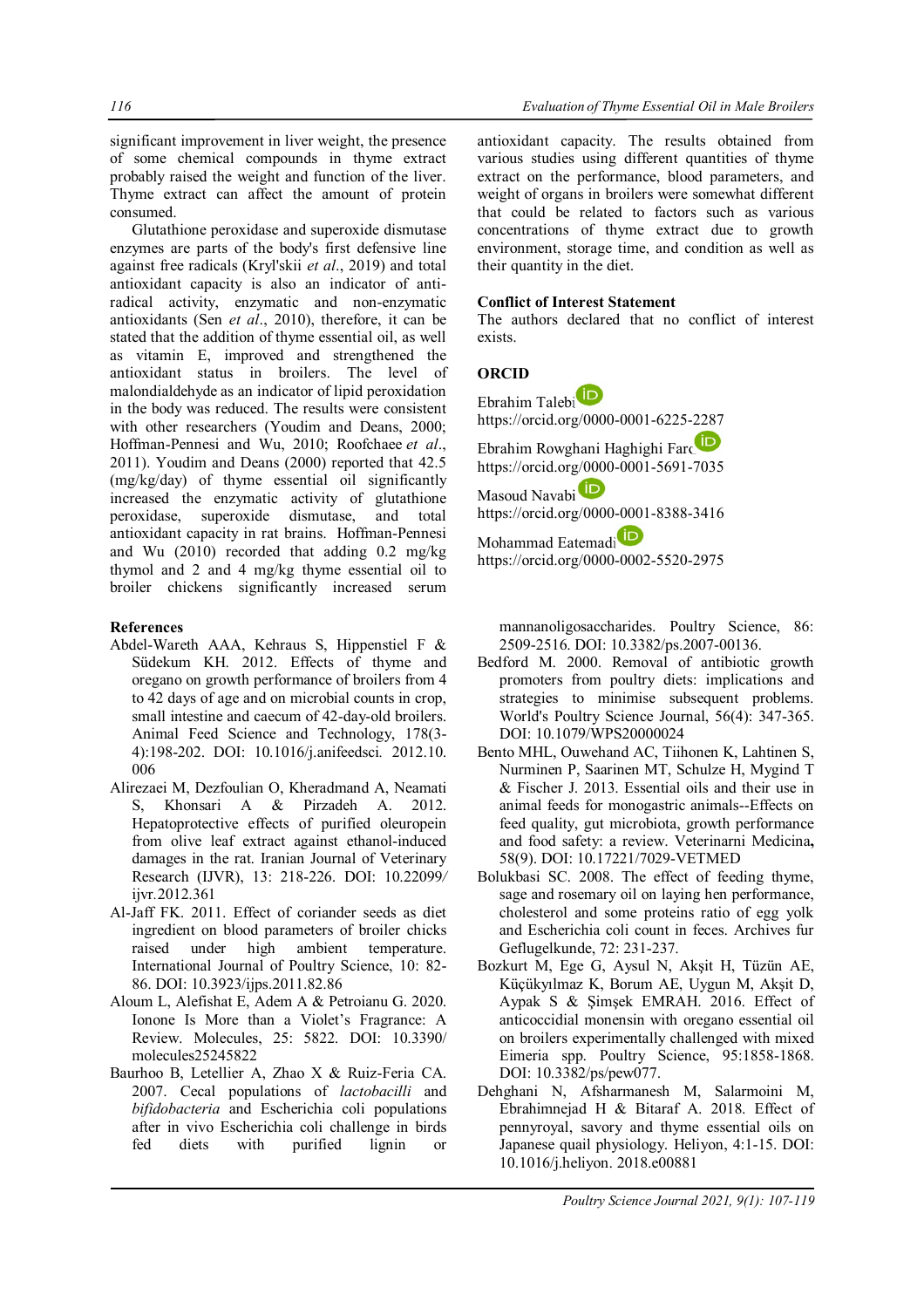- Dev K, Mir NA, Biswas A, Kannoujia J, Begum J, Kant R & Mandal A. 2020. Dietary synbiotic supplementation improves the growth performance, body antioxidant pool, serum biochemistry, meat quality, and lipid oxidative stability in broiler chickens. Animal Nutrition, 6: 325-332. DOI: 10.1016/j.aninu.2020.03.002
- Dhifi W, Bellili S, Jazi S, Bahloul N & Mnif W. 2016. Essential oils' chemical characterization and investigation of some biological activities: A critical review. Medicines, 3: 1-16. DOI: 10.3390%2Fmedicines3040025
- Durape NM. 2007. Phytochemicals improve semen quality and fertility. World Poultry, 23: 18-20. www.WorldPoultry.net
- El-Ashram S & Abdelhafez GA. 2020. Effects of phytogenic supplementation on productive performance of broiler chickens. Journal of Applied Poultry Research, 29: 852-862. DOI: 10.1016/j.japr.2020.07.005
- El-Sayed SM & El-Sayed HS. 2020. Antimicrobial Nanoemulsion Formulation Based on Thyme (Thymus vulgaris) Essential Oil for UF Labneh Preservation. Journal of Materials Research and Technology, 1029-1041. DOI: 10.1016/j.jmrt. 2020.12.073
- Felici M, Tugnoli B, Ghiselli F, Massi P, Tosi G, Fiorentini L, Piva A & Grilli E. 2020. In vitro anticoccidial activity of thymol, carvacrol, and saponins. Poultry Science, 99: 5350-5355. DOI: 10.1016/j.psj.2020.07.035
- Fu JY, Maniam G, Wong FS, Tan DM, Meganathan P & Chuah LH. 2019. Tocotrienols: From Bench to Bedside. In Vitamin E, 12-31. DOI: 10.1039/9781788016216-00012
- Galli GM, Gerbet RR, Griss LG, Fortuoso BF, Petrolli TG, Boiago MM, Souza CF, Baldissera MD, Mesadri J, Wagner R & da Rosa G. 2020. Combination of herbal components (curcumin, carvacrol, thymol, cinnamaldehyde) in broiler chicken feed: Impacts on response parameters, performance, fatty acid profiles, meat quality and control of coccidia and bacteria. Microbial pathogenesis, 139:103916. DOI: 10.1016/ j.micpath.2019.103916
- Giannenas I, Bonos E, Filliousis G, Stylianaki I, Kumar P, Lazari D, Christaki E & Florou-Paneri P. 2019. Effect of a polyherbal or an arseniccontaining feed additive on growth performance of broiler chickens, intestinal microbiota, intestinal morphology, and lipid oxidation of breast and thigh meat. Journal of Applied Poultry Research, 28: 164-175. DOI: 10.3382/japr/pfy059
- Hamid H, Zhao LH, Ma GY, Li WX, Shi HQ, Zhang JY, Ji C & Ma QG. 2019. Evaluation of the overall impact of antibiotics growth promoters on broiler health and productivity during the

medication and withdrawal period. Poultry Science, 98: 3685-3694. DOI: 10.3382/ps/pey598

- Hao DC & Xiao PG. 2020. Pharmaceutical resource discovery from traditional medicinal plants: Pharmacophylogeny and pharmacophylogenomics. Chinese Herbal Medicines, 12: 104-117. DOI: 10.1016/j.chmed.2020.03.002
- Hashemipour H, Kermanshahi H, Golian A & Veldkamp T. 2013. Effect of thymol and carvacrol feed supplementation on performance, antioxidant enzyme activities, fatty acid composition, digestive enzyme activities, and immune response in broiler chickens. Poultry Science, 92: 2059-2069. DOI: 10.3382/ps.2012- 02685
- Hernandez F, Madrid J, Garcia V, Orengo J & Megias MD. 2004. Influence of two plant extracts on broilers performance, digestibility, and digestive organ size. Poultry Science, 83: 169- 174. DOI: 10.1093/ps/83.2.169
- Hoffman-Pennesi D, Wu C. 2010. The effect of thymol and thyme oil feed supplementation on growth performance, serum antioxidant levels, and cecal Salmonella population in broilers. Journal of Applied Poultry Research, 19: 432-443. DOI: 10.3382/japr.2009-00141
- Huang B, Wang N, Wang L, Jia Y, Liu B, Gao X, Liu B & Wang W. 2019. Vitamin E stimulates the expression of gonadotropin hormones in primary pituitary cells of turbot (*Scophthalmus maximus*). Aquaculture, 509: 47-51. DOI: 10.1016/ j. aquaculture.2019.05.023
- Isabel B & Santos Y. 2009. Effects of dietary organic acids and essential oils on growth performance and carcass characteristics of broiler chickens. Journal of Applied Poultry Research, 18: 472-476. DOI: 10.3382/japr.2008-00096
- Jamroz D, Wertelecki T, Houszka M & Kamel C. 2006. Influence of diet type on the inclusion of plant origin active substances on morphological and histochemical characteristics of the stomach and jejunum walls in chicken. Journal of Animal Physiology and Animal Nutrition, 90: 255-268. DOI: 10.1111/j.1439-0396.2005.00603.x
- Johny AK, Darre MJ, Donoghue AM, Donoghue DJ & Venkitanarayanan K. 2010. Antibacterial effect of trans-cinnamaldehyde, eugenol, carvacrol, and thymol on Salmonella Enteritidis and Campylobacter jejuni in chicken cecal contents in vitro. Journal of Applied Poultry Research, 19: 237-244. DOI: 10.3382/japr.2010-00181
- Kheiri F, Faghani M & Landy N. 2018. Evaluation of thyme and ajwain as antibiotic growth promoter substitutions on growth performance, carcass characteristics and serum biochemistry in Japanese quails (*Coturnix japonica*). Animal Nutrition, 4: 79-83. DOI: 10.1016/j.aninu. 2017.09.002

*Poultry Science Journal 2021, 9(1): 107-119*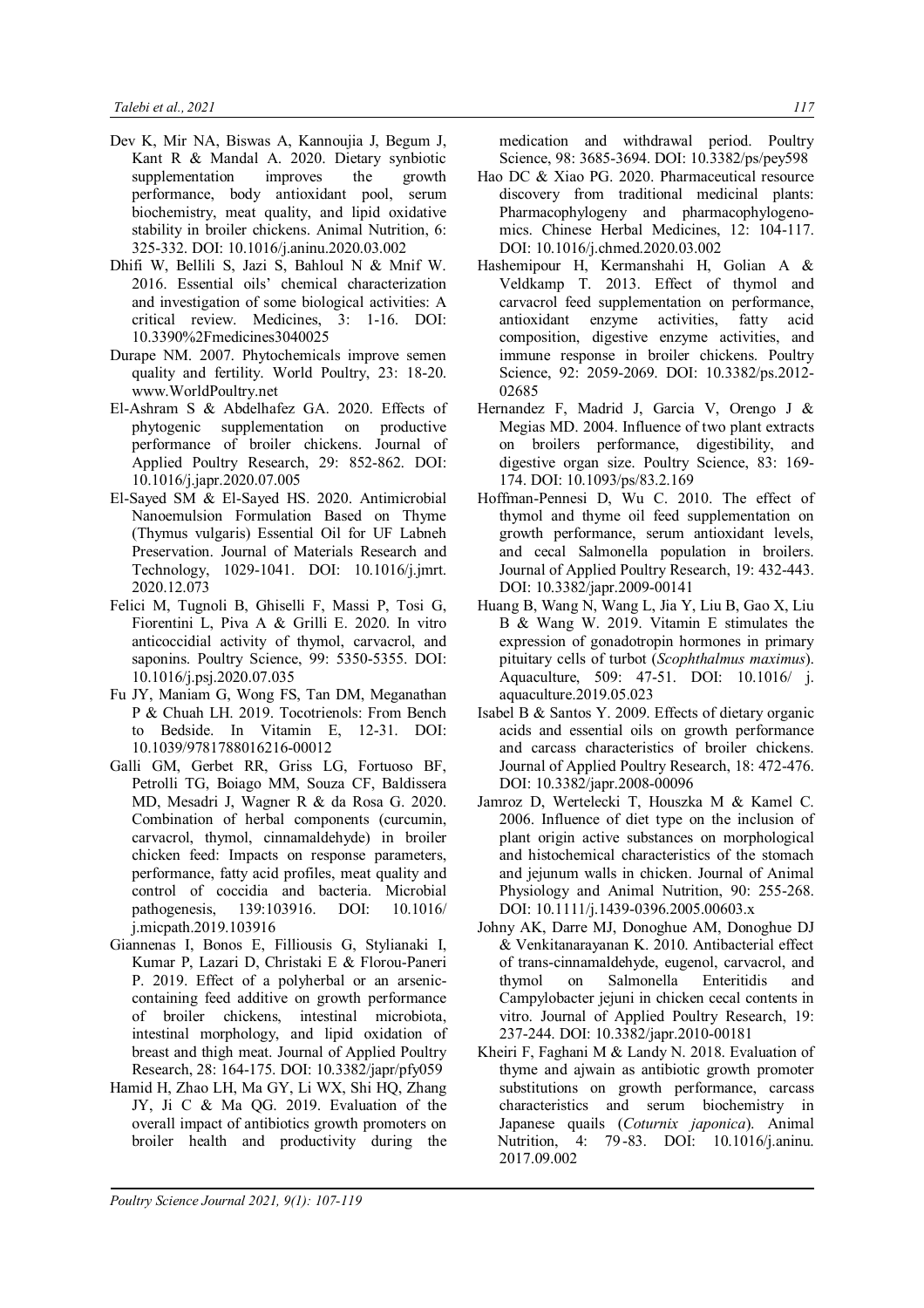- Kryl'skii ED, Popova TN, Safonova OA, Stolyarova AO, Razuvaev GA & de Carvalho MAP. 2019. Transcriptional regulation of antioxidant enzymes activity and modulation of oxidative stress by melatonin in rats under cerebral ischemia/reperfusion conditions. Neuroscience, 406: 653-666. DOI: 10.1016/j.neuroscience. 2019.01.046
- Lee KW, Everts H, Kappert HJ, Frehner M, Losa R & Beynen AC. 2003. Effects of dietary essential oil components on growth performance, digestive enzymes and lipid metabolism in female broiler chickens. British Poultry Science, 44: 450-457. DOI: 10.1080/0007166031000085508
- Lee GY & Han SN. 2018. The role of vitamin E in immunity. Nutrients, 10: 1-18. DOI: 10.3390%2 Fnu10111614
- Lewis ED, Meydani SN & Wu D. 2019. Regulatory role of vitamin E in the immune system and inflammation. IUBMB life, 71: 487-494. DOI: 10.1002%2Fiub.1976
- Majeed Y, Halabi N, Madani AY, Engelke R, Bhagwat AM, Abdesselem H, Agha MV, Vakayil M, Courjaret R, Goswami N & Hamidane HB. 2021. SIRT1 promotes lipid metabolism and mitochondrial biogenesis in adipocytes and coordinates adipogenesis by targeting key enzymatic pathways. Scientific Reports, 11: 1-19. DOI: 10.1038/s41598-021-87759-x
- Mathur S, Constable PD, Eppley RM, Waggoner AL, Tumbleson ME & Haschek WM. 2001. Fumonisin  $B_1$  is hepatotoxic and nephrotoxic in milk-fed calves. Toxicological Sciences, 60: 385- 396. DOI: 10.1093/toxsci/60.2.385.
- Mehdi Y, Létourneau-Montminy MP, Gaucher ML, Chorfi Y, Suresh G, Rouissi T, Brar SK, Côté C, Ramirez AA & Godbout S. 2018. Use of antibiotics in broiler production: Global impacts and alternatives. Animal Nutrition, 4: 170-178. DOI: 10.1016/j.aninu.2018.03.002
- Miles RD, Butcher GD, Henry PR & Littell RC. 2006. Effect of antibiotic growth promoters on broiler performance, intestinal growth parameters, and quantitative morphology. Poultry Science, 85: 476-485. DOI: 10.1093/ps/85.3.476.
- Mohd Mutalip SS, Ab-Rahim S & Rajikin MH. 2018. Vitamin E as an antioxidant in female reproductive health. Antioxidants, 7: 1-15. DOI: 10.3390/antiox7020022
- Naderi G, Asgary S, Ani M, Sarrafzadegan N & Safary M. 2002. Study on the effect of some pure plant volatile oils on the affinity of native and oxidized LDL to its receptor on the adrenal cells. Journal of Medicinal Plants, 1: 11-18. http://jmp.ir/article-1-817-en.html
- Najafi P & Torki M. 2010. Performance, blood metabolites and immunocompetaence of broiler.

Journal of Animal and Veterinary Advances, 9: 1164-1168. DOI: 10.3923/javaa.2010.1164.1168

- Nasr J, Kheiri F, Solati A, Hajibabaei A & Senemari M. 2011. The efficiency of energy and protein of broiler chickens fed on diets with different lysine concentrations. http://hdl.handle.net/2263/62586
- Nelson DL, Lehninger AL & Cox MM. 2011. Lehninger principles of biochemistry. Macmillan X.
- Orczyk M, Wojciechowski K & Brezesinski G. 2020. The influence of steroidal and triterpenoid saponins on monolayer models of the outer leaflets of human erythrocytes, E. coli and S. cerevisiae cell membranes. Journal of Colloid and Interface Science, 563: 207-217. DOI: 10.1016/j.jcis.2019.12.014
- Oskoueian E & Dalir M. 2019. A review of the most widely used medicinal plant active compounds and their effects on growth, health and production parameters in the poultry industry. Veterinary Researches & Biological Products, 32: 2-12. DOI: 10.22092/vj.2019.124480.1537
- Oso AO, Suganthi RU, Reddy GM, Malik PK, Thirumalaisamy G, Awachat VB, Selvaraju S, Arangasamy A & Bhatta R. 2019. Effect of dietary supplementation with phytogenic blend on growth performance, apparent ileal digestibility of nutrients, intestinal morphology, and cecal microflora of broiler chickens. Poultry Science, 98: 4755-4766. DOI: 10.3382/ps/pez191
- Paul RC, Ahmad N, Moinuddin MA & Hasan N. 2010. Effects of administration of multivitamins and enzymes for broilers either singly or in combination on body weight and haematobiochemical parameters. Journal of the Bangladesh Agricultural University, 8: 39-44. DOI: 10.3329/jbau.v8i1.6396
- Paultre K, Cade W, Hernandez D, Reynolds J, Greif D & Best T. 2021. Therapeutic effects of turmeric or curcumin extract on pain and function for individuals with knee osteoarthritis: a systematic review. BMJ Open Sport & Exercise Medicine. 7: 1-12. DOI: 10.1136%2Fbmjsem-2020-000935
- Placer ZA, Cushman LL & Johnson BC. 1996. Estimation of lipid peroxidation, malindialdehyde in biochemical system. Anal. Biochem, 16, 359- 367. DOI: 10.1016/0003-2697(66)90167-9
- Platel K & Srinivasan K. 2004**.** Digestive stimulant action of spices: a myth or reality? Indian Journal of Medical Research, 119: 167. PMID: 15218978.
- Ragaa NM, Korany RM & Mohamed FF. 2016. Effect of thyme and/or formic acid dietary supplementation on broiler performance and immunity. Agriculture and Agricultural Science Procedia, 10: 270-279. DOI: 10.1016/j.aaspro.2016.09.064
- Rahimi S, Teymori Zadeh Z, Torshizi K, Omidbaigi R & Rokni H. 2011. Effect of the three herbal